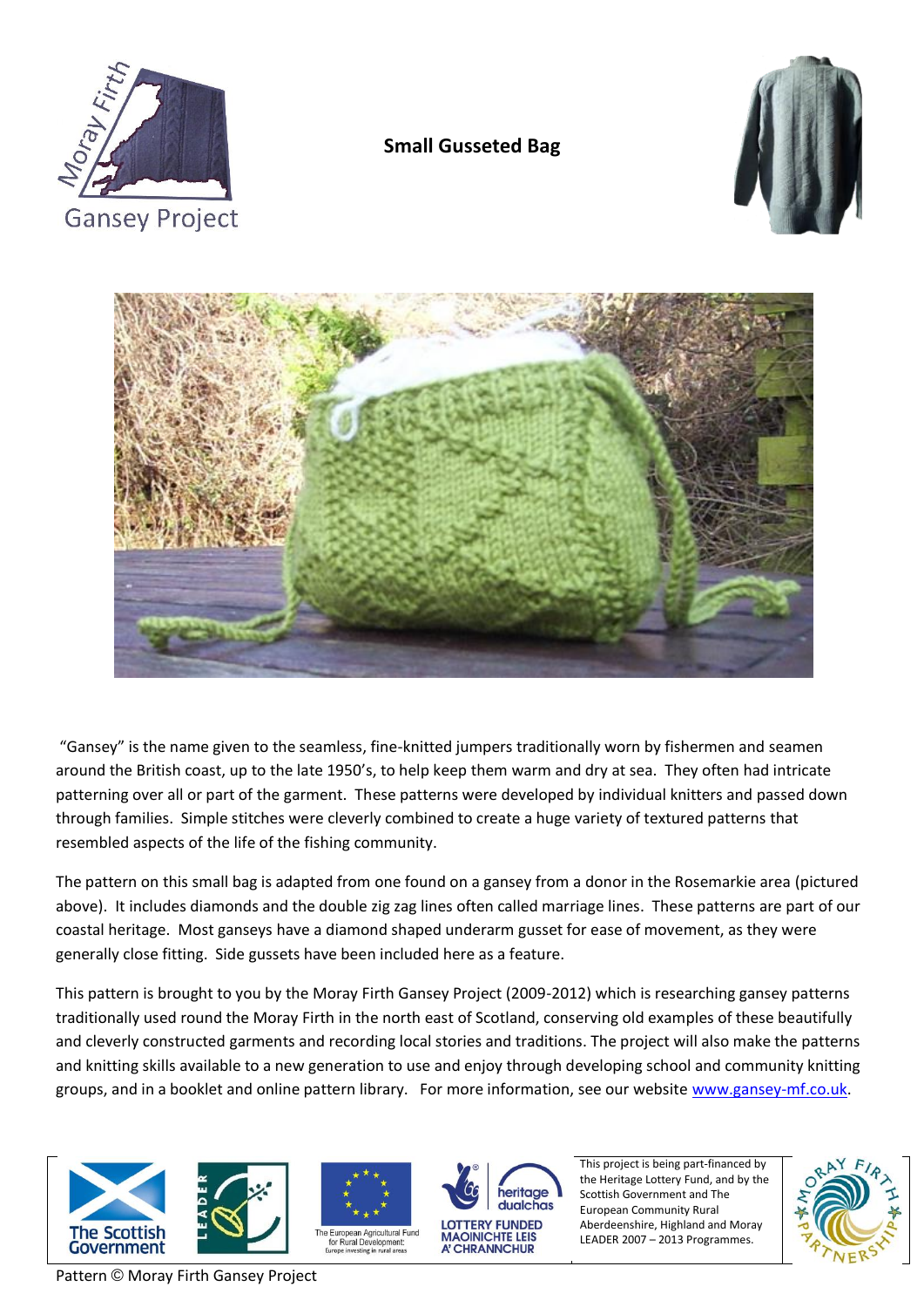**Materials:** set of 4 double pointed needles size 2.75; approx 35gms gansey yarn or similar – the sample is knitted in a cotton yarn

**Measurements:** width: 13cm at top and bottom, 18cm at widest part of gusset; height 11cm

## **Symbols:**

The chart shows one side of the bag

**Blank boxes** are stitches which appear as **knit** stitches on the right side of the work

**O** = stitches which appear as **purl** stitches on the right side of the work

## **Instructions**

The bag is best worked in the round using a set of 4 needles or a small circular.

Cast on 76 stitches, and follow the chart starting with row 1 at the bottom right, repeating the pattern for the other side of the bag.

When working in the round every row will start at the right hand side.

The first 5 rows are worked in K1 P1 rib. Round 6 is where you start working the pattern and the gusset. For ease, the gusset is shown to the side of the chart. Work the increases on round 7 and every following  $4^{th}$  row till there are 11 K stitches between the P stitches outlining the gussets (96 stitches in total). Work 1 row then start the decreases. \***See note on working matching increases and decreases**